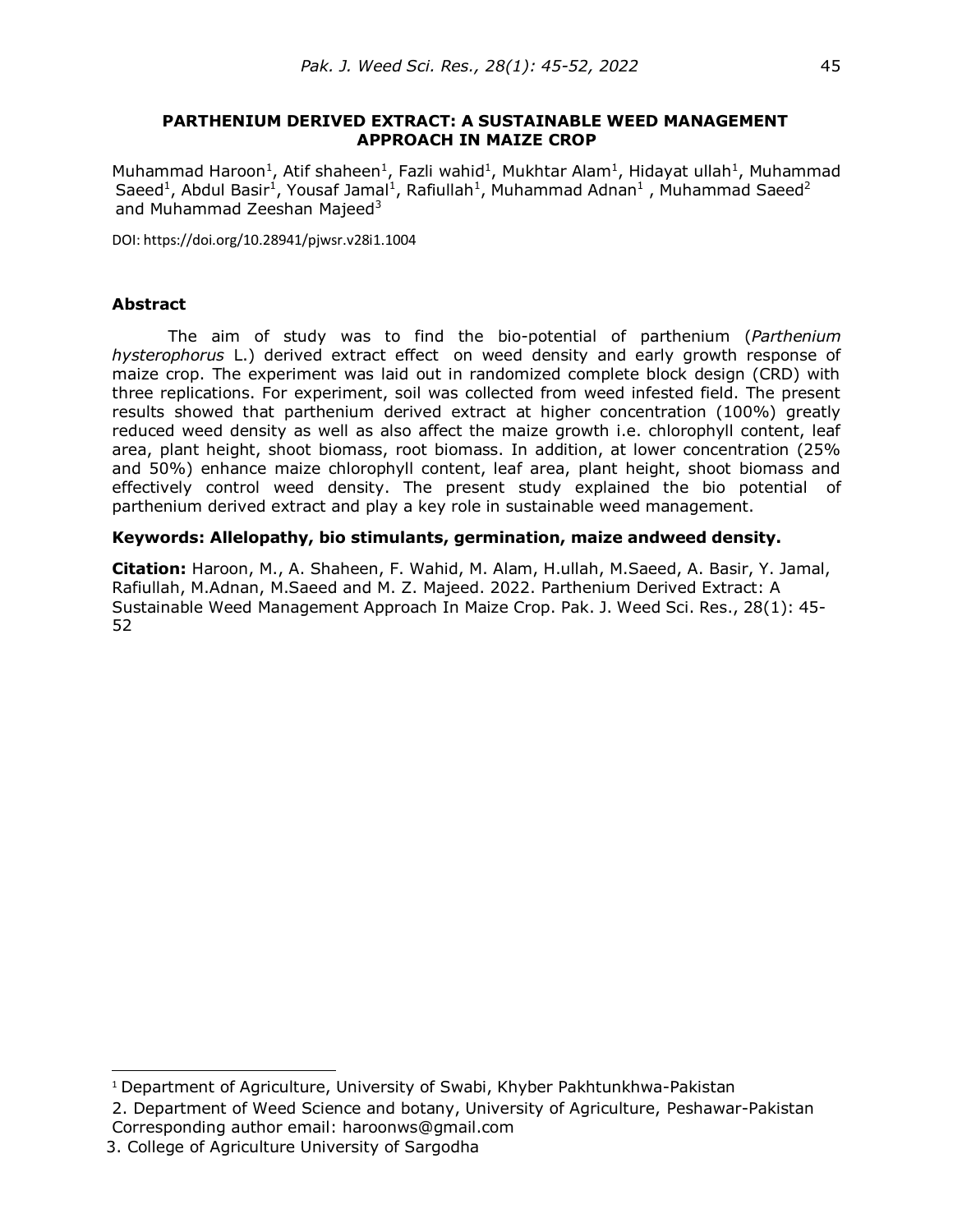# **Introduction**

Maize is an important cereal crop and is widely grown in different parts of the Pakistan. It has great economic importance and is used as food, fodder and industrial raw materials (Bibi et al. 2010). The average yield in Pakistan is lower due to weeds competition and poor weed management approaches (Chikoye & Ekeleme 2003; Khan et al., 2012). If weeds are not properly managed it may cause a yield reduction up to 83% (Usman *et al*., 2001)

Parthenium is an invasive weed and has been reported across many countries of the world i.e. Asia, Africa and Pacific Island. It causes a severe health problems and agriculture losses as well (Dhilepan, 2009). Despite these problems, parthenium have also a potential in agriculture to improve the soil health and nourish the crop to enhance productivity. Plants offer a wide source of bioactive chemicals with the potential as bioherbicide, bio stimulants and comparatively safer to environment (Kishor et al. 2010). Allelopathy is currently a new approach to weed control and has been reported to controls weeds in agriculture system (Uludag*et al*., 2006; Chon and Nelson, 2010). It have a potential to delay or greatly inhibit weeds seed germination and growth (De Albuquerque *et al*., 2011; Soltys*et al*., 2013). Biostimulants is also now commonly practice for sustainable agriculture, reduce the use synthetic fertilizer, reduce the effect of stress, enhance plant growth and yield performance(Halpern et al., 2015; Le Mire et al., 2016; Van Oosten et al., 2017). To develop an effective control technique of parthenium is cost effective. Therefore, it is necessary to explore the bio potential of parthenium in agriculture. Parthenium derived extract can play a key role in a sustainable weed management as well as crop productivity.

# **MATERIALS AND METHODS**

Pot experiment entitled "Parthenium derived Extract: A sustainable weed management approach in maize crop" were carried out at the Department of Agriculture, University of Swabi, Khyber Pakhtunkhwa during summer 2021. The experiment was laid out in complete randomized design (CRD) having three replications. Four seeds of maize hybrid (FS-151) were sown in free draining pots (Height 21cm and width 18 cm) with similar volume of soil and humus (2:1).All pots were water with aqueous extract of parthenium at 100% field capacity. The experiment was completed in three weeks and data were recorded.

## **PREPARATION OF PARTHENIUM EXTRACTS AND APPLICATION**

Parthenium from naturally growing area of Swabi were collected at vegetative stage and carried into laboratory of Agriculture, University of Swabi. The plants were shade dried, grinded and were weighed. Different concentration of parthenium derived extract were made i.e. 0, 25, 50, 75 and 100% (125g/L) accordingly. The ground sample of parthenium were mixed in water and kept for 24 hours at room temperature. Parthenium derived extract (PDE)with different concentration was obtained by filtration method and were applied at every three days interval with 100% field capacity

# **DATA COLLECTION**

The data were recorded on weed density pot<sup>-1</sup>, germination (%), plant height (cm), Chlorophyll content (CCI), leaf area plant (m<sup>2</sup>), plant biomass (g), root biomass (g).

## **Statistical Analyses**

Recorded data for weed density, germination, plant biomass, root biomass, root length, chlorophyll content was subjected to ANOVA using Statistix-8.0 and means were subjected to least significant difference (LSD) test. Plant height of maize hybrid were taken at 3 days intervals and were regressed using 3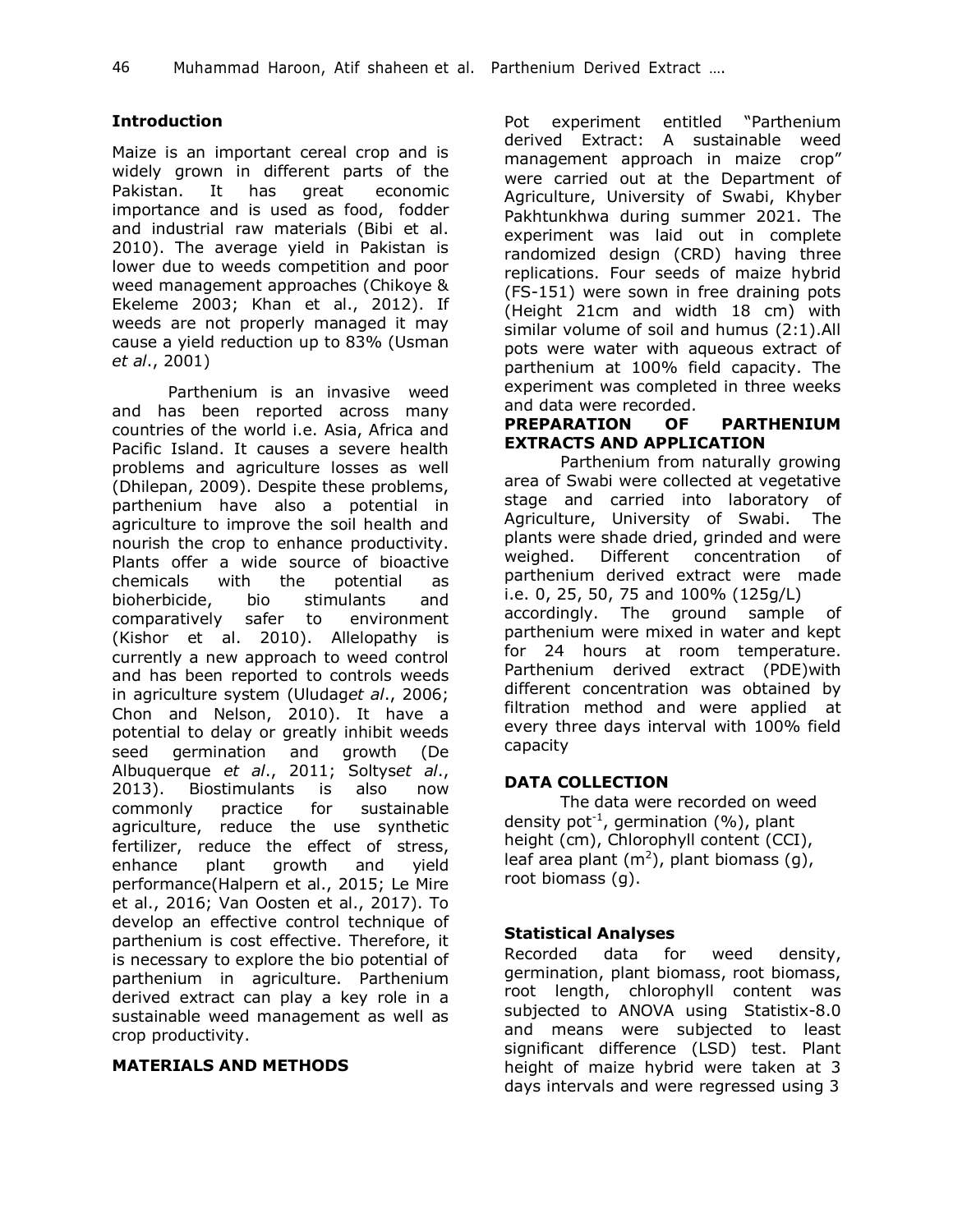sigmoid model (Chauhan, 2013; Haroon *et al*., 2019)

$$
Y = a / \{1 + e\left[x - \frac{x50}{b}\right]\}
$$

As Y is the estimated parameters at time x; a is the maximum plant height; *x*50 is the time (*x*) needed to reach 50 % plant height, while b shows the slop at the time days after transplanting. The fitness of each model was determined by  $r^2$ .

### **RESULTS AND DISCUSSION**

#### **Weed density pot-1**

The effect of Parthenium derived extract on weed density are shown in figure-1.The results showed that final weed density  $pot^{-1}$  were significantly reduced with application of 100% parthenium derived extract followed by PDE-75%as the maximum weed seed germination were recorded in control pots (18.33).Among treatments PDE-100% proved to complete control over weed density. Weed extract have the ability to effect germination of other weeds (Khan *et al*., 2004; Anjum *et al*., 2005). Post application of parthenium extract were found more effective against weed germination (Marwat *et al*., 2008). Parthenium water extract found more

effective against different weeds of wheat crop (Afridi and Khan, 2015). The above results revealed that parthenium water extract have a potential to control weed seed germination and can be used as weed management practice in maize crop.

## **Germination (%)**

Germination of maize hybrid were significantly affected by Parthenium derived extract, a declined trend was observed with increasing parthenium concentration. It inhibited maize seed germination and recorded minimum emergence in PDE-100% followed by PDE-75%. In control and PDE-25% no inhibition of maize seedling emergence was recorded, as PDE-50% were least affected. Parthenium water extract concentration significantly affects maize germination. Weed extract also have negative effect on crop seed germination and growth (Batish *et al*., 2007). Inhibitory effect of aqueous extract of parthenium on crop and weeds seed germination were reported by (Afridi and Khan. 2015; Motmainna *et al*., 2021). Similarly, Amare, (2018) reported minimum germination of maize under parthenium water extract.



**Fig-1. Weed density and germination of maize as affected by parthenium derived extract at different concentration. Different letters in the graph represent significant differences between treatments (P<0.05). Plant height (cm)**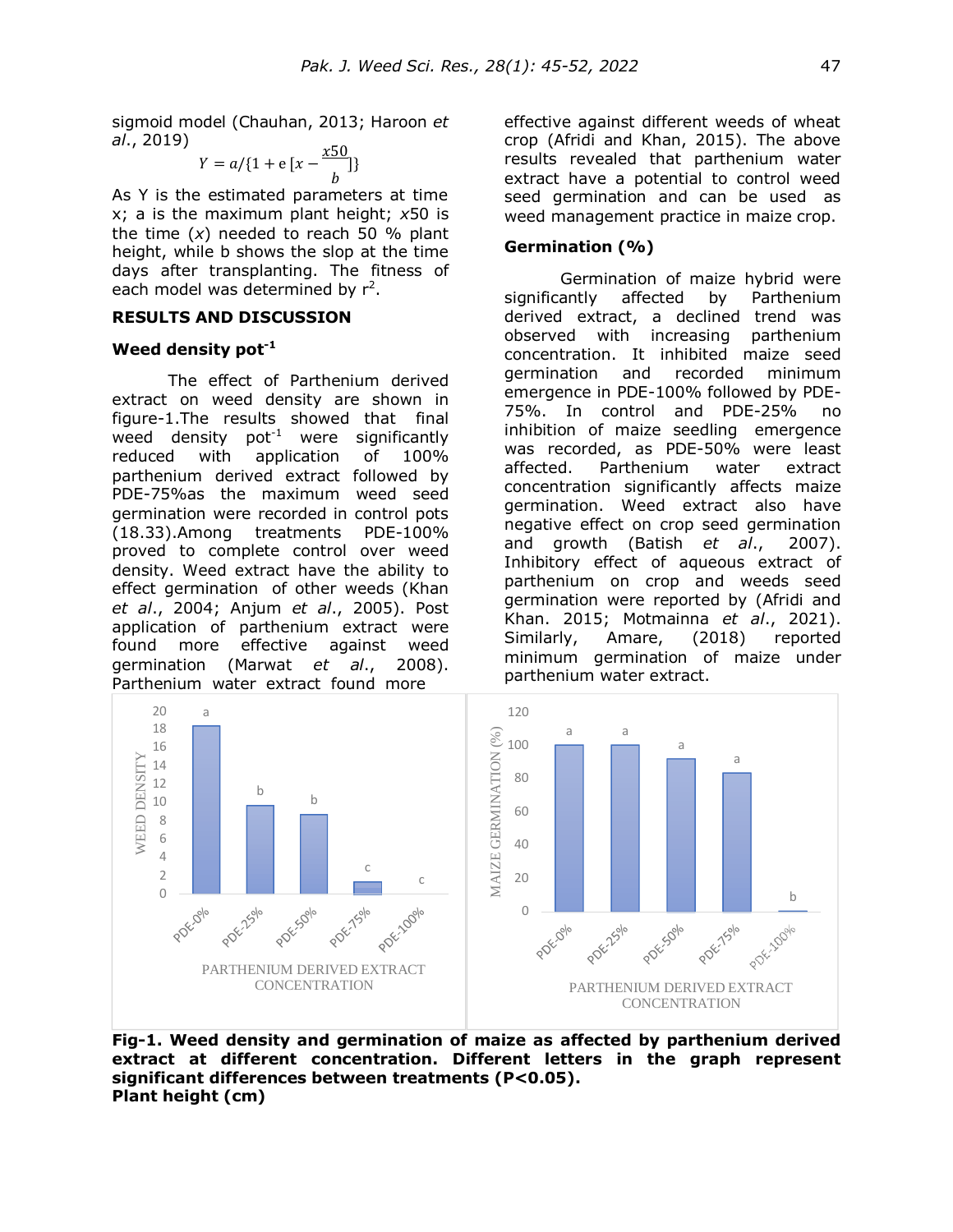The results showed a significant difference in plant height by using different concentration of Parthenium derived extract. Maize growth were stimulated when treated with PDE-25% and PDE-50% as compared to control pots. As inhibition were observed in PDE-75% and PDE-100% recorded minimum plant height. Parthenium water extract significantly affected plant height of maize hybrid. Plant height of maize decreased at different concentration during experiment. According to sigmoidal growth model maximum plant height (43.38 cm) were predicted at PDE-25% and 33.68 cm at PDE-50% compared with control. As

maize height was reported minimum 5.07 cm at PDE-100%. At PDE-25%, maize hybrid took greater than 6.38 and 5.94 days (x0) to reach 50% of the maximum height. As in PDE-100% and PDE-75% it took only 4.48 and 5.33 days to reach 50% of the maximum height. Likewise, the slope was also greater at PDE-25% than control and PDE-100% (Table 1). Similar finding was also reported by Srivastava *et al*., (2010) reported that Parthenium derived extract at low concentration increased shoot length of cowpea as higher concentration reduced shoot length.



**Fig-2. Response of maize plant height (cm) to Parthenium derived extract grown over 21 days.**

| Table-2 Three parameter sigmoid model was fitted to plant height (cm) of maize      |  |  |  |  |  |  |
|-------------------------------------------------------------------------------------|--|--|--|--|--|--|
| hybrid [Y = $a/\{1 + e\{-x-x50\}/b\}$ ], a is the maximum parameter x50 is the time |  |  |  |  |  |  |
| (x) needed to reach 50% of the parameter and b represents the slop]                 |  |  |  |  |  |  |

| <b>Parthenium Extract</b><br>concentration (%) | Plant height (cm) |      |      |      |  |
|------------------------------------------------|-------------------|------|------|------|--|
|                                                | а                 |      | x0   |      |  |
| <b>PDE-0%</b>                                  | 23.70             | 1.51 | 5.69 | 0.91 |  |
| <b>PDE-25%</b>                                 | 43.38             | 1.61 | 6.38 | 0.83 |  |
| <b>PDE-50%</b>                                 | 33.68             | 1.48 | 5.94 | 0.91 |  |
| <b>PDE-75%</b>                                 | 31.39             | 1.19 | 5.33 | 0.91 |  |
| <b>PDE-100%</b>                                | 5.07              | 1.09 | 4.48 | 0.23 |  |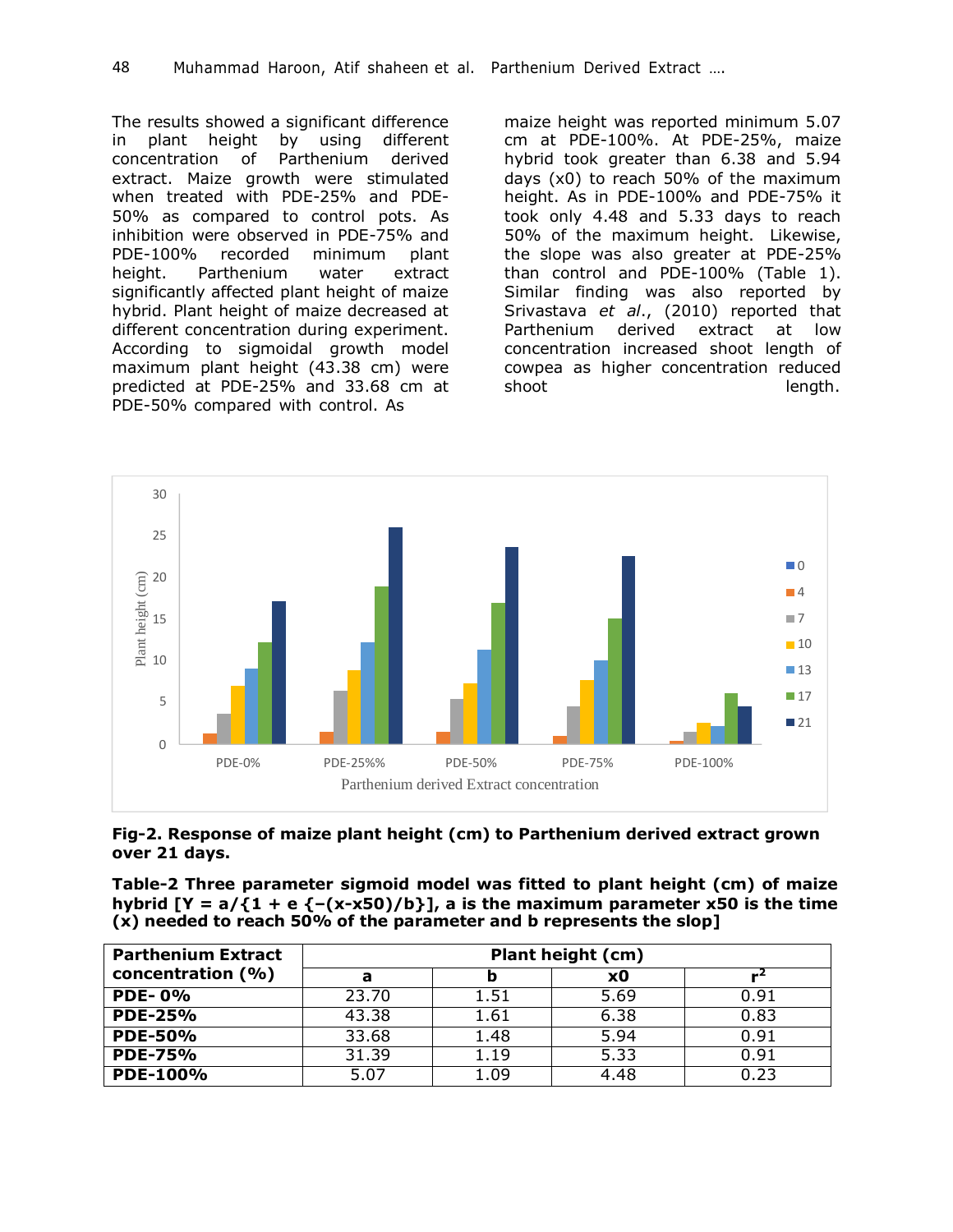### **Chlorophyll Content (CCI)**

Chlorophyll content for maize crop was increased significantly when grown with PDE-25% and PDE-50% (30.24 and 26.52 CCI) as compared to control pots. However, a decline trend was found when grown in PDE-75% and PDE-100% (2.94 CCI). Chlorophyll is the important source for photosynthesis and was found minimum in 100% extract concentration of Parthenium. The leaf area of maize was recorded minimum which led to decrease chlorophyll content. Srivasta et al. (2010) reported that parthenium extract 20-40% increased the plant growth and chlorophyll content of cowpea. Reduction in chlorophyll content in plants by application of allelopathic plant extract are also reported by (Siyar*et al*., 2019; Abdel-Farid, 2021; Motmainna *et al*., 2021).

## **Leaf area (m<sup>2</sup>)**

Parthenium derived extract significantly affected leaf area of maize crop at growth stage. The maximum increase in leaf area  $(63.33m<sup>2</sup>)$  were found when extract was applied at PDE-25% followed by PDE-50% as compared to control  $(26.43m^2)$ . As minimum leaf area  $(3.92m^2)$  was found in PDE-100%. The results showed a change in leaf area of maize with application of parthenium derived extract concentration. The results finding suggest that application of PDE-100% and 75% treatment have negative effect on leaf area of maize hybrid. Srivasta *et al*., (2010) revealed a reduction in leaf area with higher concentration. Some have revealed adverse effect of phytotoxin at different concentration on plant growth (Ladhari *et al*., 2011; Imatomi *et al*., 2013). Reduction in leaf area were also

reported in several studies due to application of plant extract (Jibran *et al*.,2015; Algandaby *et al*., 2018).

### **Plant biomass (g)**

The results showed that Parthenium derived extract significantly affected the plant biomass of maize crop. The magnitude of biomass decreased with increasing parthenium concentration. No survival or minimum plant survival were recorded when grown under PDE-100%. As maximum plant biomass (43.81 g) was recorded in PDE-25% followed by PDE-50% as minimum biomass (1.23 g) was recorded in PDE-100% statistically followed by PDE-75%. Demissie *et al*., (2013) reported a reduction in biomass of bean and onion with increasing Parthenium derived extract concentration. Similar results reported by Shikha and Ja, (2016) that Parthenium with higher concentration reduce biomass of *Cajanuscajan*. Likewise, Al-Wakeel *et al*., (2007) reported toxic effect of *Acacia nilotica* water extract at higher concentration as at lower concentration it stimulates peas growth.

### **Root biomass (g)**

Data regarding the effect of Parthenium derived extract on root biomass are presented in table-(2). The results showed a remarkable reduction in root biomass (3.33 g) when maize crop was treated with PDE-100% followed by PDE-75%. However, maximum root biomass (16.70 g) was recorded in PDE-25% followed by PDE-50% as compared to control. Hussain *et al*., (2020) reported that lettuce root biomass was decreased when exposed to aqueous effect of Acacia foliage, flowers and phyllodes.

**Table-2. Effect of Parthenium derived extract on weed density, chlorophyll content, leaf area, plant biomass and root biomass of maize hybrid (FS-151)**

| CONCIL, ICAI ALCA, DIANI DIVINASS ANU TOOL DIVINASS OF MAIZE HYDITU (1-3-131) |                     |                    |                   |                      |             |  |  |  |
|-------------------------------------------------------------------------------|---------------------|--------------------|-------------------|----------------------|-------------|--|--|--|
| <b>Treatment</b>                                                              | Weed                | Chlorophyll        | Leaf area         | <b>Plant</b>         | <b>Root</b> |  |  |  |
|                                                                               | density pot $^{-1}$ | content (CCI)      | (m <sup>2</sup> ) | biomass (g)          | biomass (g) |  |  |  |
| <b>PDE-0%</b>                                                                 | 18.33a              | 16.69 <sub>b</sub> | 26.43 b           | 15.860 abc           | 6.80 bc     |  |  |  |
| <b>PDE-25%</b>                                                                | 9.66 <sub>b</sub>   | 30.24a             | 63.33a            | 43.817a              | 16.707 a    |  |  |  |
| <b>PDE-50%</b>                                                                | 8.66 <sub>b</sub>   | 26.52a             | 30.09 b           | 40.370 ab            | 12.83ab     |  |  |  |
| <b>PDE-75%</b>                                                                | 1.33c               | 12.36 b            | $20.35$ bc        | 12.627 <sub>bc</sub> | $5.91$ bc   |  |  |  |
| <b>PDE-100%</b>                                                               | 0c                  | 2.94.c             | 3.92c             | 1.23c                | 3.33c       |  |  |  |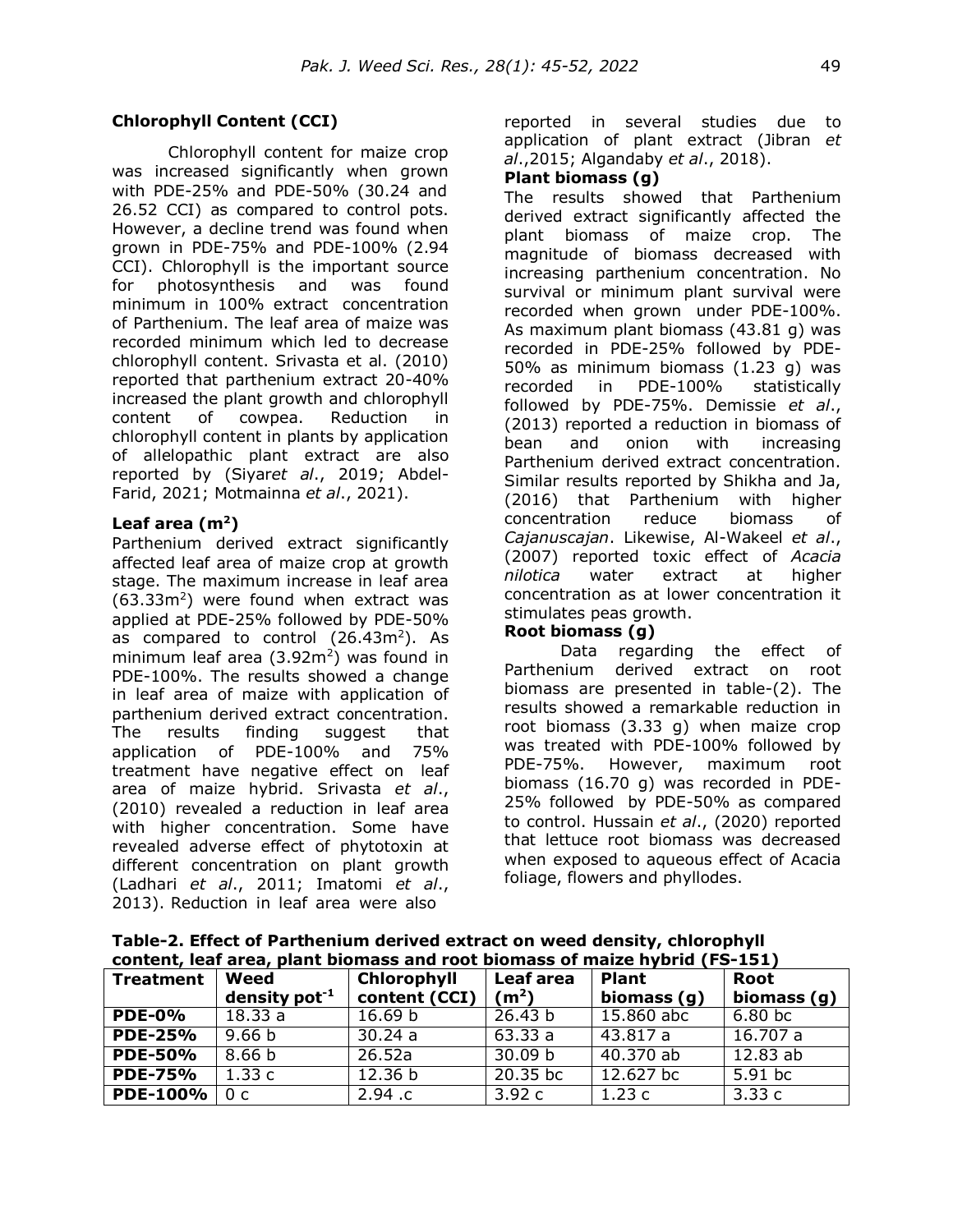# **Conclusion**

This trail provides conclusive result about weed management through bioherbicide and offer new insight. One insight is that Parthenium derived extract at minimum concentration (25%) work as biostimulant for maize crop and also reduce weed density. The second insight is

Parthenium derived extract at higher concentration (100%) inhibit the crop growth and the successfully control the weeds. The promising result of Parthenium derived extract (25%) could be used asbio stimulants for maize crop and as bio-herbicide for sustainable weed management.



**Photo showed the effect of parthenium derived extract on weed density and growth performance of maize crop.**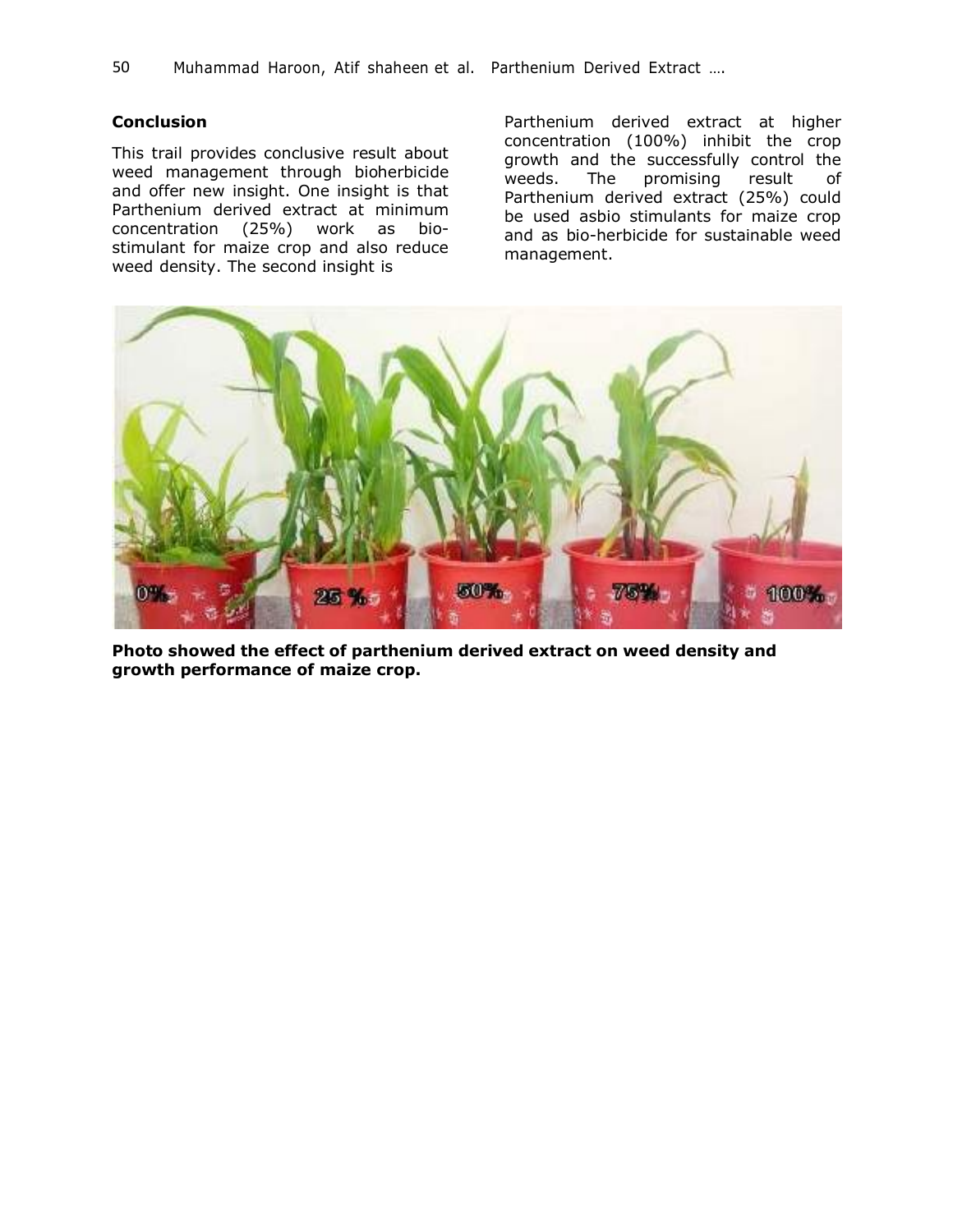### **References**

- Afridi, R.A. and A. Khan. 2015. Comparative effect of water extract of *Parthenium hysterophorus*, *Datura alba*, *Phragmites australis* and *Oryza sativa* on weeds and wheat. *Sains Malaysiana*. 44(5): 693–699.
- Algandaby, M.M., S.M. El-Darier. 2018. Management of the noxious weed; *Medicago polymorpha* L. via allelopathy of some medicinal plants from Taif region, Saudi Arabia. *Saudi J Biol. Sci.* 25, 1339–1347.
- AL-Wakeel, S.A.M., M.A. Gabr, A.A. Hamid,W.M. Abu-EL-Soud. 2007. Allelopathic effects of *Acacia nilotica* leaf residue on *Pisumsativun* L. Allelopathy *J.*19, 23–34.
- Anjum, T., R. Bajwa and A. Javaid. 2005. Biological control of parthenium: Effect of *Imperata cylindrica* on distribution, germination and seedling growth of *Parthenium hysterophorus* L. Int J Agric. Bio*.*7(3): 448-450.
- Batish, D.R., K. Lavanya, H.P. Singh and R.K. Kohli. 2007. Phenolic allelochemicals released by *Chenopodium murale* affect the growth, nodulation and macromolecule content in chickpea and pea. Plant Growth Regulation. 51:119-128.
- Bibi, Z., N. Khan, M. Akram, Q. Khan, M.J. Khan, S. Batool and K. Makhdum. 2010. Integrating cultivars with reduced herbicides rates for weed management in maize. Pak. J. Bot. 42(3):1923-1929.
- Birch, C.J., J. Vos and P.E.L. Van der Putten. 2003a. Plant development and leaf area production in contrasting cultivars of maize grown in a cool temperate environment in the field. Eur J Agron*.*19: 173-188.
- Chauhan, B.S. 2013. Growth response of itchgrass (*Rottboellia cochinchinensis*) to water stress. Weed Sci. 61:98–103.
- Chikoye, D. and F.Ekeleme. 2003. Cover crops for cogongrass, *Imperata cylindrica* L. and management and

effects on subsequent maize yield. Weed Sci*.* 51: 792–797.

- Chon SU, Nelson C. 2010. Allelopathy in Compositae plants. A review. Agron Sustain Dev*.* 30: 349–358.
- De Albuquerque, M.B., R.C. dos Santos, L.M. Lima, P. de Albuquerque Melo Filho, R.J.M.C. Nogueira, C.A.G. Da Câmara, a. de Rezende Ramos. 2011. Allelopathy, an alternative tool to improve cropping systems. A review. Agron Sustain Dev*.* 31, 379– 395.
- Demissie, A.G., A. Ashenafi, A. Arega, U. Etenash, A. Kebede and A. Tigist. 2013. Effect of *Parthenium hysterophorus* L. on germination and elongation of Onion (*Allium cepa*) and Bean (*Phaseolus vulgaris*). Res. J. Chem. Environ.Sci*.* 1(2): 17-21.
- Dhileepan, K. 2009. Managing Parthenium Weed Across Diverse Landscapes: Prospects and Limitations. Book chapter.
- Halpern, M., A. Bar-Tal, M. Ofek, D. Minz, T. Muller and U. Yermiyahu. 2015. The use of biostimulants for enhancing nutrient uptake. D.L. Sparks (Ed.). Adv. Agron. 129, 141– 174.
- Haroon, M. Y. Haiyan, C. Hailan and L. Xiang-ju. 2019. Growth and seed production response of Commelina communis L. to drought stress. GesundePflanzen, 71: 281-288
- Hussain, M.I., M.A. El-Sheikh and M.J. Reigosa. 2020. Allelopathic Potential of Aqueous Extract from *Acacia melanoxylon* R. Br. on *Lactuca sativa*. Plants. *9*(9): 1228.
- Imatomi, M., P. Novaes and S.C.J. Gualtieri. 2013. Interspecific variation in the allelopathic potential of the family Myrtaceae. Acta Botanica Brasilica 27: 54–61.
- Jabran, K., G. Mahajan, V. Sardana and B.S. Chauhan. 2015. Allelopathy for weed control in agricultural systems. Crop Protect. 72: 57–65.